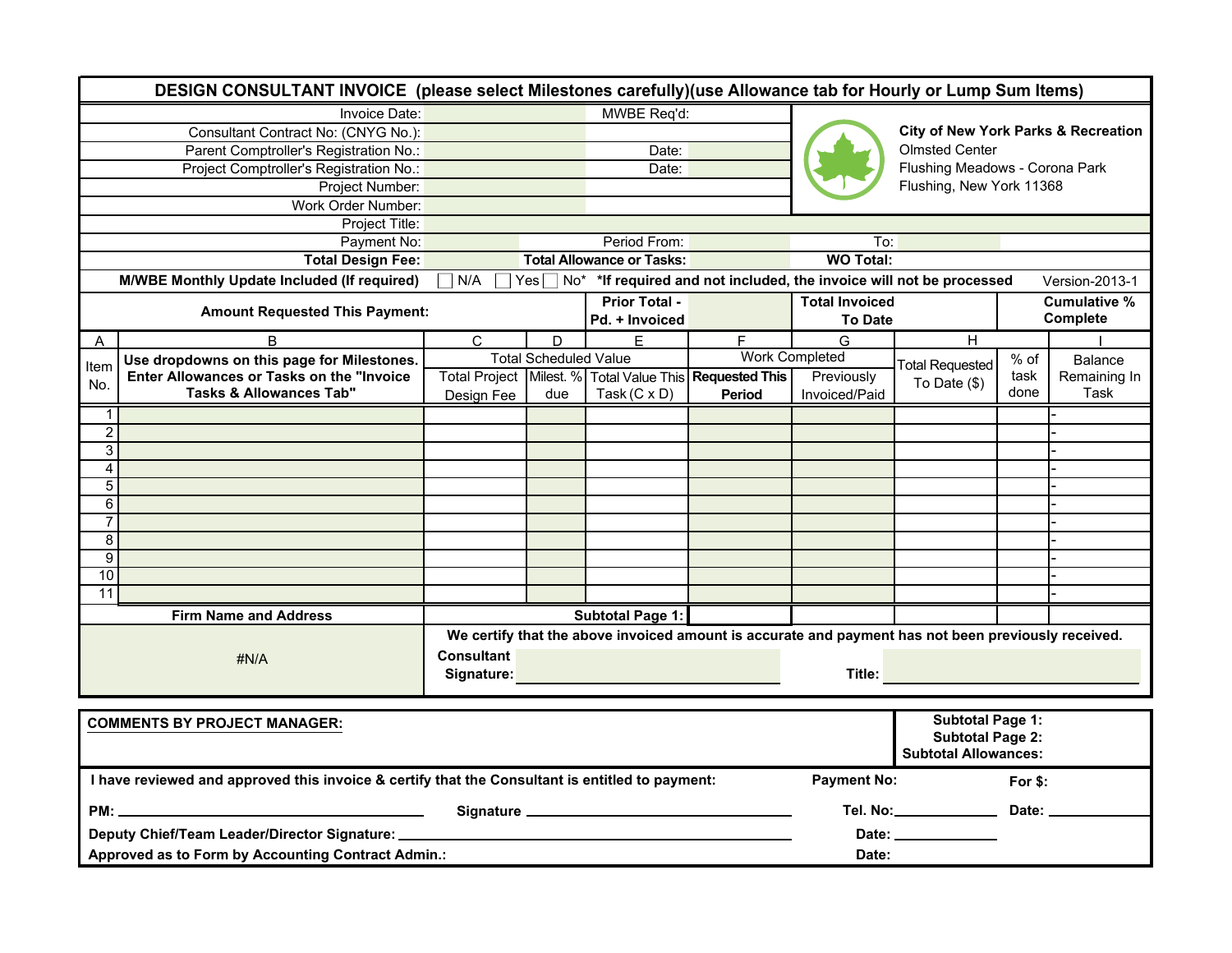| DESIGN CONSULTANT INVOICE (please select Milestones carefully) PAGE 2 |                                            |                                        |                              |                                          |                       |                         |                                                |                                |                |  |  |
|-----------------------------------------------------------------------|--------------------------------------------|----------------------------------------|------------------------------|------------------------------------------|-----------------------|-------------------------|------------------------------------------------|--------------------------------|----------------|--|--|
|                                                                       | Invoice Date:                              | MWBE Req'd:                            |                              |                                          |                       |                         | <b>City of New York Parks &amp; Recreation</b> |                                |                |  |  |
|                                                                       | Consultant Contract No: (CNYG No.):        |                                        |                              |                                          |                       |                         |                                                |                                |                |  |  |
|                                                                       | Parent Comptroller's Registration No.:     | Date:                                  |                              |                                          |                       |                         | <b>Olmsted Center</b>                          |                                |                |  |  |
|                                                                       | Project Comptroller's Registration No.:    |                                        |                              | Date:                                    |                       |                         |                                                | Flushing Meadows - Corona Park |                |  |  |
|                                                                       | Project Number:                            |                                        |                              |                                          |                       |                         | Flushing, New York 11368                       |                                |                |  |  |
|                                                                       | Work Order Number:                         |                                        |                              |                                          |                       |                         |                                                |                                |                |  |  |
|                                                                       | Project Title:                             |                                        |                              |                                          |                       |                         |                                                |                                |                |  |  |
|                                                                       | Payment No:                                | Period From:                           |                              |                                          | To:                   |                         |                                                |                                |                |  |  |
|                                                                       | <b>Total Design Fee:</b>                   | <b>Total Allowance or Tasks:</b>       |                              |                                          |                       | <b>WO Total:</b>        |                                                |                                |                |  |  |
|                                                                       |                                            |                                        |                              |                                          |                       |                         |                                                |                                |                |  |  |
|                                                                       | <b>Amount Requested This Payment:</b>      | <b>Prior Total -</b><br>Pd. + Invoiced |                              | <b>Total Invoiced</b>                    |                       |                         | <b>Cumulative %</b><br>Complete                |                                |                |  |  |
|                                                                       |                                            |                                        |                              |                                          |                       | <b>To Date</b>          |                                                |                                |                |  |  |
| Α                                                                     | $\overline{B}$                             | $\overline{\mathsf{C}}$                | $\overline{D}$               | E                                        | F                     | $\overline{\mathsf{G}}$ | Η                                              |                                |                |  |  |
| Item                                                                  | Use dropdowns on this page for Milestones. |                                        | <b>Total Scheduled Value</b> |                                          | <b>Work Completed</b> |                         | <b>Total Requested</b>                         | $%$ of                         | <b>Balance</b> |  |  |
| No.                                                                   | Enter Allowances or Tasks on the "Invoice  |                                        |                              | Total Project Milest. % Total Value This | <b>Requested This</b> | Previously              | To Date $($)$                                  | task                           | Remaining In   |  |  |
|                                                                       | <b>Tasks &amp; Allowances Tab"</b>         | Design Fee                             | due                          | Task $(C \times D)$                      | Period                | Invoiced/Paid           |                                                | done                           | Task           |  |  |
| $\overline{12}$                                                       |                                            |                                        |                              |                                          |                       |                         |                                                |                                |                |  |  |
| 13                                                                    |                                            |                                        |                              |                                          |                       |                         |                                                |                                |                |  |  |
| 14                                                                    |                                            |                                        |                              |                                          |                       |                         |                                                |                                |                |  |  |
| 15                                                                    |                                            |                                        |                              |                                          |                       |                         |                                                |                                |                |  |  |
| 16                                                                    |                                            |                                        |                              |                                          |                       |                         |                                                |                                |                |  |  |
| 17                                                                    |                                            |                                        |                              |                                          |                       |                         |                                                |                                |                |  |  |
| 18                                                                    |                                            |                                        |                              |                                          |                       |                         |                                                |                                |                |  |  |
| 19                                                                    |                                            |                                        |                              |                                          |                       |                         |                                                |                                |                |  |  |
| 20                                                                    |                                            |                                        |                              |                                          |                       |                         |                                                |                                |                |  |  |
| 21                                                                    |                                            |                                        |                              |                                          |                       |                         |                                                |                                |                |  |  |
| 22                                                                    |                                            |                                        |                              |                                          |                       |                         |                                                |                                |                |  |  |
| 23                                                                    |                                            |                                        |                              |                                          |                       |                         |                                                |                                |                |  |  |
| 24                                                                    |                                            |                                        |                              |                                          |                       |                         |                                                |                                |                |  |  |
| 25                                                                    |                                            |                                        |                              |                                          |                       |                         |                                                |                                |                |  |  |
| 26                                                                    |                                            |                                        |                              |                                          |                       |                         |                                                |                                |                |  |  |
| $\overline{27}$                                                       |                                            |                                        |                              |                                          |                       |                         |                                                |                                |                |  |  |
| $\overline{28}$                                                       |                                            |                                        |                              |                                          |                       |                         |                                                |                                |                |  |  |
| 29                                                                    |                                            |                                        |                              |                                          |                       |                         |                                                |                                |                |  |  |
| 30                                                                    |                                            |                                        |                              |                                          |                       |                         |                                                |                                |                |  |  |
|                                                                       |                                            |                                        |                              | <b>Subtotal Page 2:</b>                  |                       |                         |                                                |                                |                |  |  |